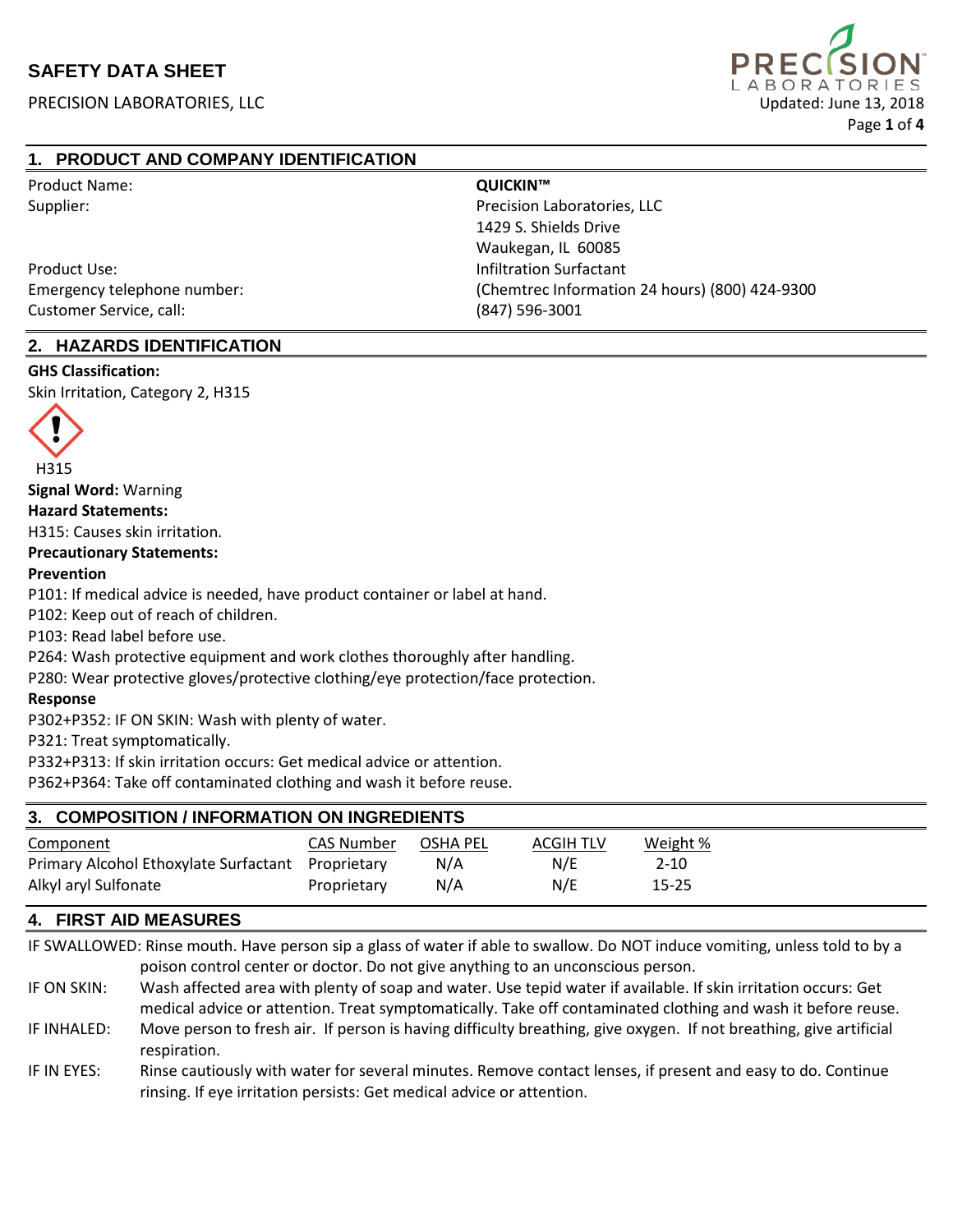### PRECISION LABORATORIES, LLC Updated: June 13, 2018



Page **2** of **4**

Medical Conditions Aggravated by Overexposure: Repeated or prolonged exposure is not known to aggravate medical condition. Other Effects: This product is not a carcinogen by NTP, OSHA and ACGIH.

#### **5. FIREFIGHTING MEASURES**

Suitable Extinguishing media: Water spray, foam, CO2, or dry chemicals may be used in areas where this product is stored. PPE and Precautions: Fire fighters should wear NIOSH/MSHA approved self-contained breathing apparatus and full protective clothing.

Additional Fire and Explosion Data: None.

#### **6. ACCIDENTAL RELEASE MEASURES**

In Case of Spill: Evacuate the spill area, except for cleanup personnel. Wear personal protective equipment (PPE). Control spill with adsorbent pads or booms. Recover free liquid. For recovery or disposal, add inert absorbent (sand, earth, sawdust, etc.) to spill area and shovel into containers for disposal.

Disposal: Product is slippery under foot; flush smooth surfaces thoroughly. Dispose of collected waste in accordance with federal, state and local regulations.

#### **7. HANDLING AND STORAGE**

Precautions to be Taken in Handling: Keep container sealed when not in use. Safety goggles and eyewash recommended. USDA-<br>accepted nitrile (CFR-20) or neoprene rubber (CFR-21) recommended. Wear appropriate clothing to prev prolonged skin contact.

**Precautions to be Taken in Storage:** Product should be stored in a dry place. Do not store together with food, beverage and animal feed.

#### **8. EXPOSURE CONTROLS / PERSONAL PROTECTION**

**Note:** When selecting personal protective equipment and clothing, follow all of the manufacturer specifications and recommendations that apply to your specific operation and processing conditions. Take into consideration all working conditions and all chemicals to be handled or processed.

| <b>Component Exposure Limits:</b> | N/D                                                                                                                                                                                                                                                                                                                |
|-----------------------------------|--------------------------------------------------------------------------------------------------------------------------------------------------------------------------------------------------------------------------------------------------------------------------------------------------------------------|
| Eye/Face Protections:             | Wear protective eyewear. Contact lenses should not be worn when working with chemicals.                                                                                                                                                                                                                            |
| Skin Protection:                  | Wear chemically impervious gloves, long-sleeved shirt, pants, socks and shoes to minimize skin<br>contact. As precautions, wash hands and face with mild soap and water before eating, drinking,<br>smoking or using restroom. After each shift, clean all protective equipment, wash work clothes,<br>and shower. |
| <b>Respiratory Protection:</b>    | Not required under normal use conditions with good ventilation. Protect against spray mists.<br>Respirator recommended in areas of poor ventilation.                                                                                                                                                               |
| <b>General Protection:</b>        | Avoid contact with skin, eyes and clothing. Avoid breathing vapors. Wash thoroughly after<br>handling product.                                                                                                                                                                                                     |
| Note:                             | Eye wash fountains and drench showers should be located within a 10 second walk from the<br>work area per ANSI Z358.1-2009.                                                                                                                                                                                        |
|                                   | na de la final de la final de la final de la final de la final de la final de la final de la final de la final                                                                                                                                                                                                     |

Personal Protection in Case of Large Spill: Splash goggles, full suit, boots and gloves.

| 9. PHYSICAL AND CHEMICAL PROPERTIES |                       |                           |                 |  |
|-------------------------------------|-----------------------|---------------------------|-----------------|--|
| Appearance:                         | Clear blue liquid     | <b>Evaporation Rate:</b>  | N/D             |  |
| Odor:                               | Product-specific odor | Flammability:             | N/A             |  |
| pH (neat):                          | Approx. 4.5           | UEL:                      | N/A             |  |
| <b>Melting Point:</b>               | N/D                   | LEL:                      | N/A             |  |
| Freezing Point:                     | N/D                   | Vapor Pressure:           | N/D             |  |
| <b>Boiling Point:</b>               | $212^{\circ}F$        | Vapor Density:            | N/D             |  |
| Flash Point:                        | N/A                   | Relative Density (lb/gl): | $8.38 \pm 0.05$ |  |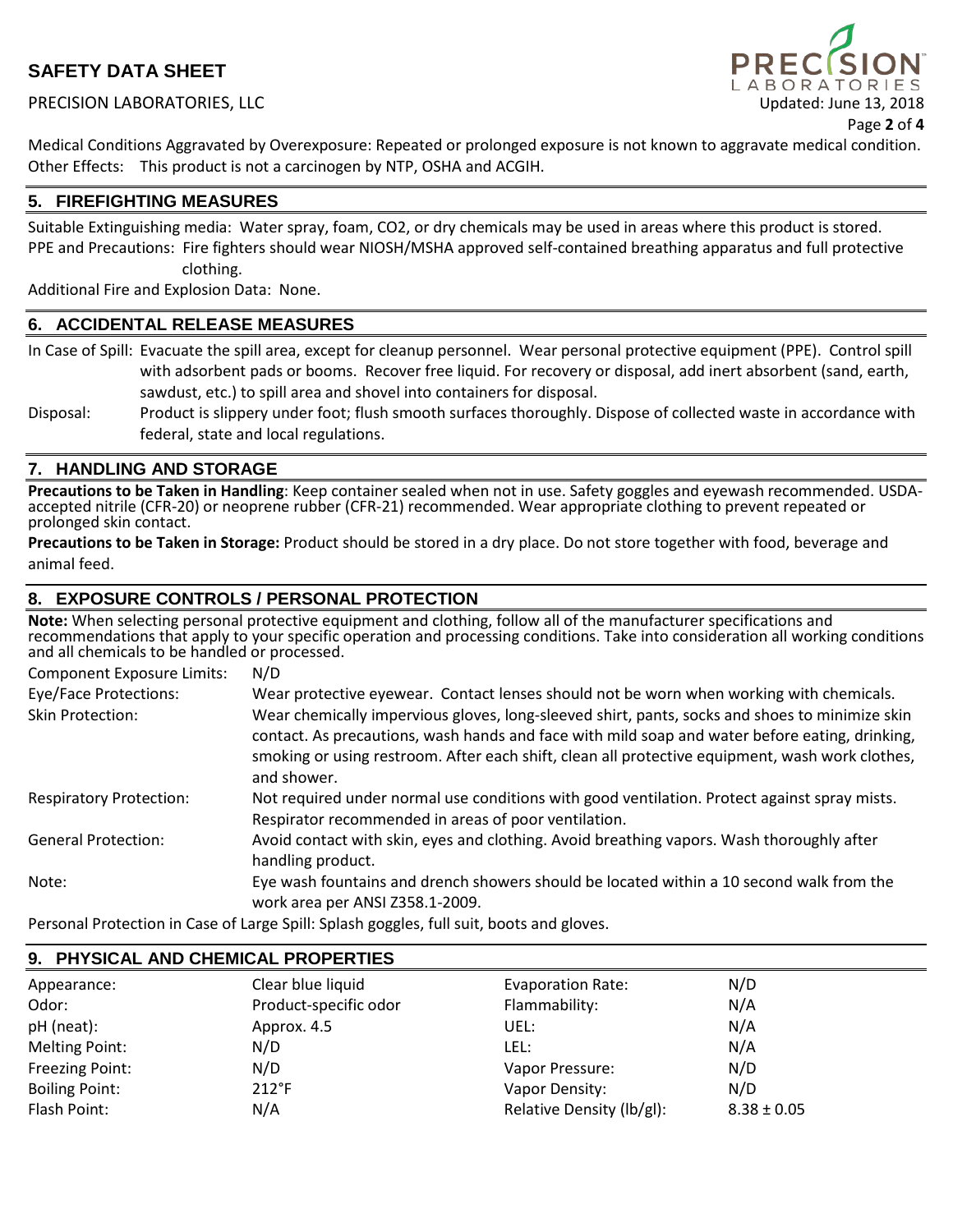# PRECISION LABORATORIES, LLC Updated: June 13, 2018



| Solubility in water:             | Complete | Decomposition Temperature: N/D |     |
|----------------------------------|----------|--------------------------------|-----|
| <b>Partition Coefficient:</b>    | N/D      | VOC:                           | N/D |
| <b>Autoignition Temperature:</b> | N/D      | Viscosity:                     | N/D |

### **10. STABILITY AND REACTIVITY**

| Stability:                                 | The product is stable under normal conditions.                                                            |
|--------------------------------------------|-----------------------------------------------------------------------------------------------------------|
| <b>Possibility of Hazardous Reactions:</b> | Hazardous polymerization will not occur.                                                                  |
| Condition to Avoid:                        | None.                                                                                                     |
| Incompatible Materials:                    | Strong oxidizing agents.                                                                                  |
|                                            | Hazardous Decomposition Products: Burning may produce oxides of carbon and unidentified organic compound. |

#### **11. TOXICOLOGICAL INFORMATION**

No toxicological data is available for this product.

## **12. ECOLOGICAL INFORMATION**

No ecological data is available for this product.

| <b>13. DISPOSAL CONSIDERATIONS</b> |                                                                                                                                                                                                        |  |  |
|------------------------------------|--------------------------------------------------------------------------------------------------------------------------------------------------------------------------------------------------------|--|--|
| <b>Component Waste Numbers:</b>    | No EPA Waste Numbers are applicable for this product's components.                                                                                                                                     |  |  |
| <b>Disposal Instructions:</b>      | Recycle or rework material if at all possible. Incinerate material at an approved facility.<br>Treat at an acceptable waste treatment facility or municipal waste treatment plant after                |  |  |
|                                    | proper testing and approval waste samples in compliance with applicable federal, state<br>and local environmental regulations.                                                                         |  |  |
| <b>Container Reuse:</b>            | An empty container can contain product residue, and should not be reused. If not<br>professionally cleaned and reconditioned, crushing or other means is recommended to<br>prevent unauthorized reuse. |  |  |
| <b>14. TRANSPORT INFORMATION</b>   |                                                                                                                                                                                                        |  |  |

| DOT Status (Highway and rail): | N/E |
|--------------------------------|-----|
| IATA Status (Air):             | N/E |
| Marine Pollutant:              | No  |

# **15. REGULATORY INFORMATION**

SARA HAZARD: No TSCA: Components listed

# **16. OTHER INFORMATION**

| <b>HMIS Hazard Rating</b> | <b>NFPA Rating</b> |
|---------------------------|--------------------|
| <b>HEALTH</b>             |                    |
| <b>FLAMMABILITY</b>       |                    |
| <b>REACTIVITY</b>         |                    |
| PERSONAL PROTECTION       |                    |
|                           |                    |

| Date Prepared: | February 14, 2014 |
|----------------|-------------------|
| Last Updated:  | June 13, 2018     |